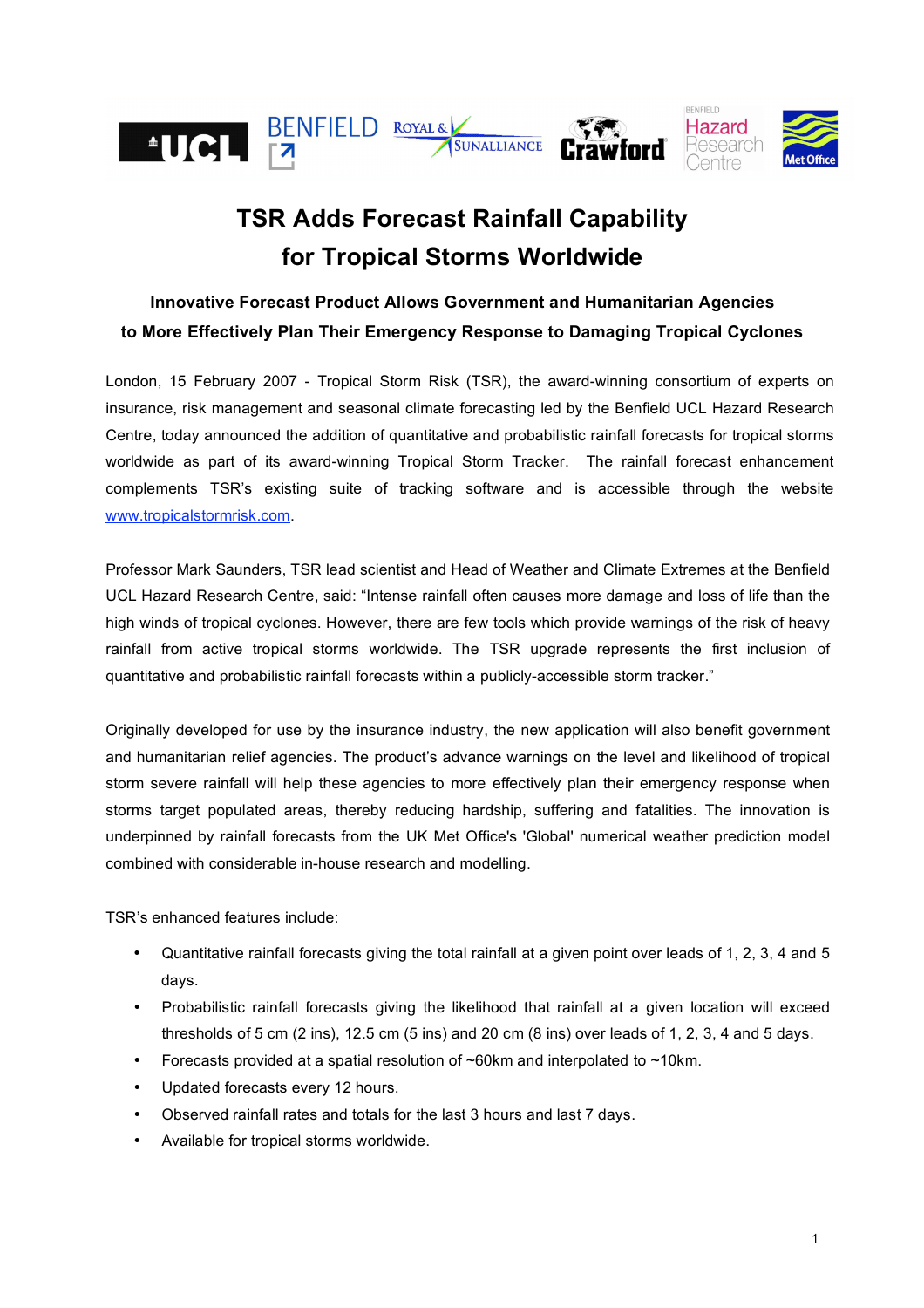Martyn Broughton, Editor of the humanitarian news portal Reuters AlertNet, said: "The addition of this important component of hazard forecasting to the existing storm tracker service makes it an even more effective tool for the aid community. TSR is giving levels of detail that build up the overall predictive power and help the response to be better targeted."

Severe rainfall in tropical storms can lead to property losses of over US \$ 1bn and cause significant loss of life either by drowning or via landslide inundation. Recent examples of tropical storm rainfall-inflicted property losses exceeding US \$ 1bn include tropical storm Allison (2001) - Texas, hurricane Ivan (2004), typhoon Maemi (2003) – South Korea, and typhoon Songda (2004) – Japan. The impact of tropical storm severe rainfall on fatalities is evidenced by noting that in Asia, such rainfall causes hundreds of deaths annually *(EM-DAT: The International Disaster Database - http://www.em-dat.net),* while in the U.S. 59% of all tropical cyclone deaths between 1970 and 1999 were caused by inland flooding *(http://www.nws.noaa.gov/floodsafety/trop.shtml).*

TSR currently provides tropical storm emergency alert feeds to Reuters AlertNet and the United Nations World Food Programme. Alerts are given for all tropical storms threatening landfall anywhere in the world and include information on the storm's predicted landfall time, position and strength, together with warnings of potential property damage and flooding.

Examples of TSR's new product for Hurricane Wilma and Hurricane Katrina may be viewed under the "Storm Rainfall Demo" link on the TSR Rainfall Homepage. The latter is accessible by clicking the link http://tsr.mssl.ucl.ac.uk/precip\_forecasts/dynamic/homepage\_precip.html

-ENDS-

global claims management solutions company. The TSR scientific grouping brings together climate

physicists, meteorologists and statisticians at University College London and the Met Office.

#### **For further information please contact:**

Professor Mark Saunders Chris Gatland Lead Scientist, TSR Consortium Benfield Benfield UCL Hazard Research Centre, UK London, UK<br>Tel: +44 (0) 1483 204187 Tel: +44 (0) 2 Tel: +44 (0) 1483 204187 Tel: +44 (0) 20 7578 7485<br>mas@mssl.ucl.ac.uk chris.gatland@benfieldgro

chris.gatland@benfieldgroup.com

Ansi Vallens Signals & Strategies New York Tel: +1 518 392 4238 ansisvallens@taconic.net

**About Tropical Storm Risk (TSR):**

#### Founded in 2000, Tropical Storm Risk (TSR) offers a leading resource for forecasting the risk from tropical storms worldwide. The venture provides innovative forecast products to increase risk awareness and to help decision making within the (re)insurance industry, other business sectors, government and society. The TSR consortium is co-sponsored by Benfield, the world's leading independent reinsurance and risk intermediary, Royal & Sun Alliance, the global insurance group, and Crawford & Company, a